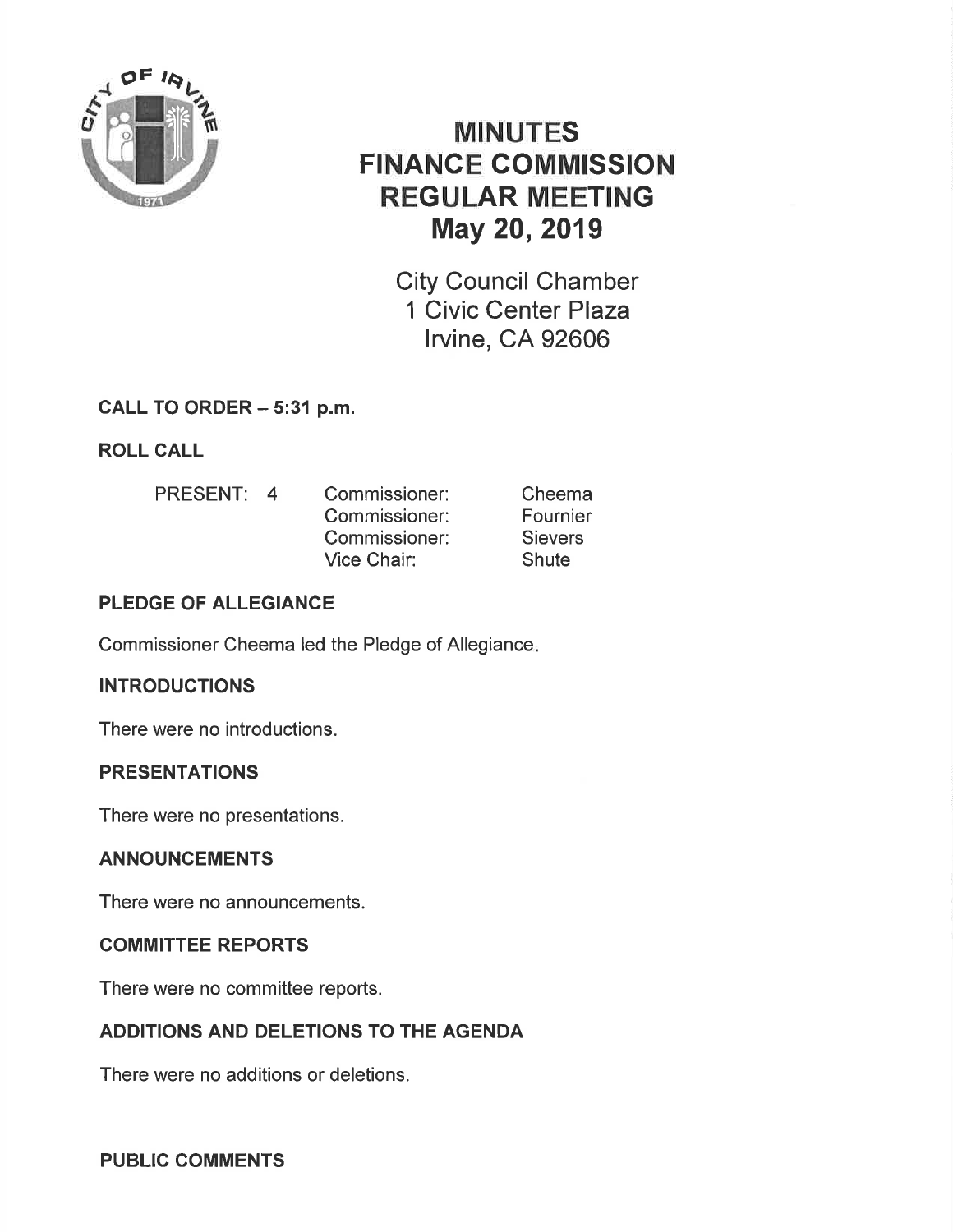There were no public comments.

#### COMMISSION BUSINESS

#### 1. MINUTES

#### ACTION: Moved by Gommissioner Sievers, seconded by Commissioner Cheema, and unanimously carried to:

- 1) Approve the minutes of an adjourned regular meeting of the Finance Commission held on April 8, 2019.
- 2) Approve the minutes of a regular meeting of the Finance Commission held on April 15,2019.

## 2. BOND ISSUANCE FOR REASSESSMENT DISTRICT NO. 19.1

Gemma Calilong, Senior Accountant, presented the item and answered questions. Anna Sarabian, Municipal Advisor, Fieldman, Rolapp & Associates, also answered questions.

Commission discussion included: the term of the new bond issuance; and public placement of the bonds to maximize savings.

#### ACTION: Moved by Gommissioner Cheema, seconded by Commissioner Sievers, and unanimously carried to:

- 1) Recommend that the City Council adopt A RESOLUTION OF THE CITY COUNCIL OF THE CITY OF IRVINE, CALIFORNIA, DECLARING ITS INTENTION TO LEVY REASSESSMENTS AND TO ISSUE REFUNDING BONDS UPON THE SECURITY THEREOF IN REASSESSMENT DISTRICT NO. 19-1
- 2) Recommend that the City Council adopt A RESOLUTION OF THE CITY COUNCIL OF THE CITY OF IRVINE, CALIFORNIA, ADOPTING THE REASSESSMENT REPORT FOR REASSESSMENT DISTRICT NO, 19-1, CONFIRMING AND ORDERING THE REASSESSMENT PURSUANT TO SUMMARY PROCEEDINGS THEREFOR AND DIRECTING ACTIONS WITH RESPECT THERETO<br>3) Recommend that the City Council adopt – A RESOLUTION OF THE
- CITY COUNCIL OF THE CITY OF IRVINE, CALIFORNIA, AUTHORIZING THE ISSUANCE OF NOT TO EXCEED \$59,170,000 AGGREGATE PRINCIPAL AMOUNT OF CITY OF IRVINE LIMITED OBLIGATION IMPROVEMENT BONDS, REASSESSMENT DISTRICT NO. 19-1, APPROVING THE EXECUTION AND DELIVERY OF AN INDENTURE OF TRUST, AN ESCROW AGREEMENT, A BOND PURCHASE AGREEMENT AND A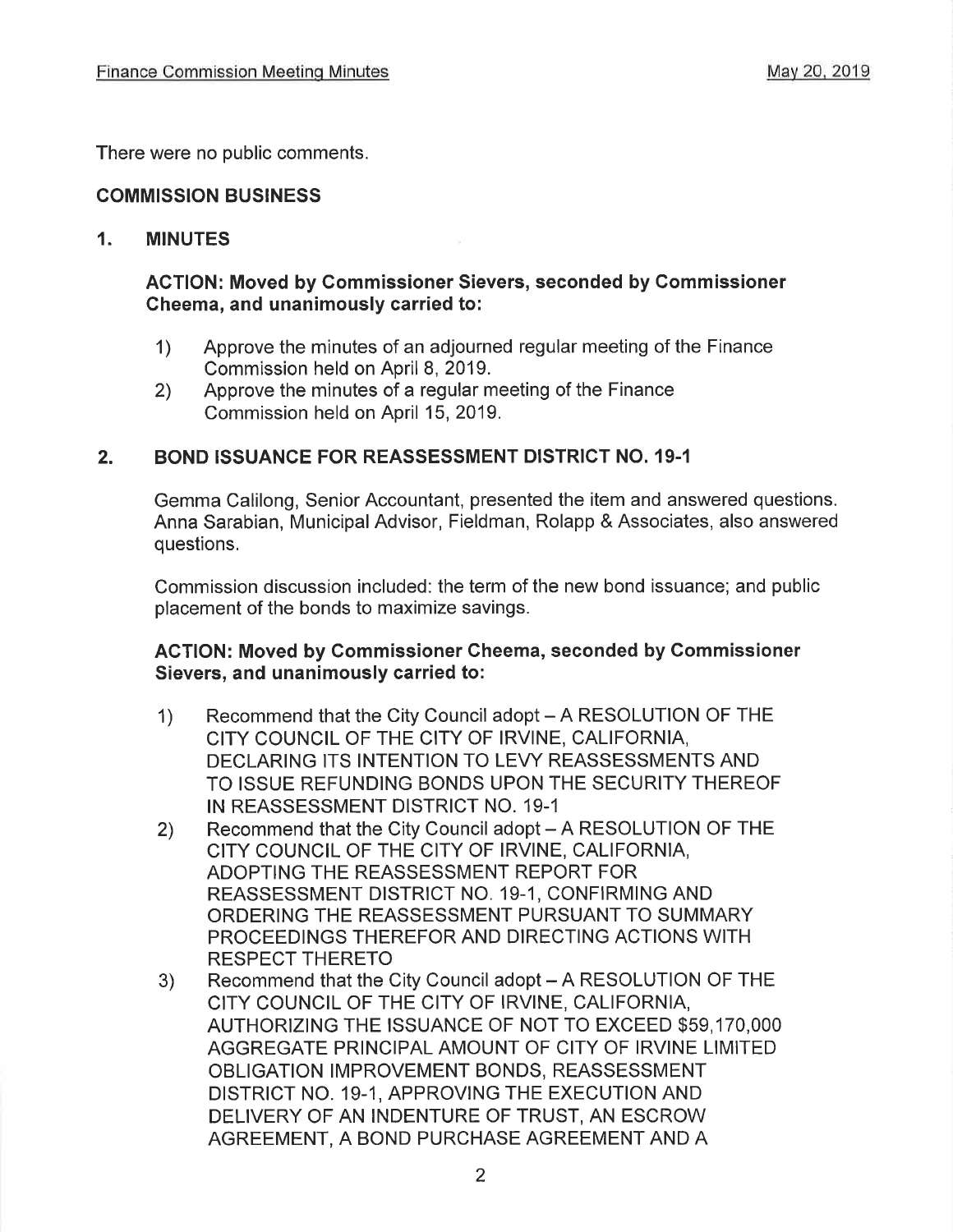## CONTINUING DISCLOSURE AGREEMENT AND THE PREPARATION OF AN OFFICIAL STATEMENT AND OTHER MATTERS RELATED THERETO

## 3. TREASURER'S REPORT FOR THE QUARTER ENDED MARCH 31,2019

Don Collins, Treasurer, presented the item and answered questions

Commission discussion included: commercial paper ratings; and municipal bond purchase policy.

## AGTION: Moved by Commissioner Fournier, seconded by Gommissioner Sievers, and unanimously carried to:

Recommend that the City Council receive and file the Treasurer's Report for the quarter ended March 31,2019.

## 4. FISCAL YEAR 2018.19 THIRD QUARTER BUDGET UPDATE

Roger Galli, Senior Management Analyst, presented the item and answered questions. Kristin Griffith, Director of Financial Management & Strategic Planning also answered questions.

Commission discussion included: the status of the Eden system

## ACTION: Moved by Vice Chair Shute, seconded by Commissioner Cheema, and unanimously carried to:

Receive and file the revised Fiscal Year 2018-19 Third Quarter Budget Update

## 5. COMPREHENSIVE FISCAL POLICIES

Kristin Griffith, Director of Financial Management & Strategic Planning presented the item and answered questions.

Commission discussion included: including the Governmental Accounting Standards Board (GASB) acronym in the lnvestment Policy glossary.

## AGTION: Moved by Gommissioner Sievers, seconded by Gommissioner Cheema, and unanimously carried to:

Recommend the City Council adopt - A RESOLUTION OF THE CITY COUNCIL OF THE CITY OF IRVINE, CALIFORNIA, ADOPTING THE CITY'S FISCAL POLICIES